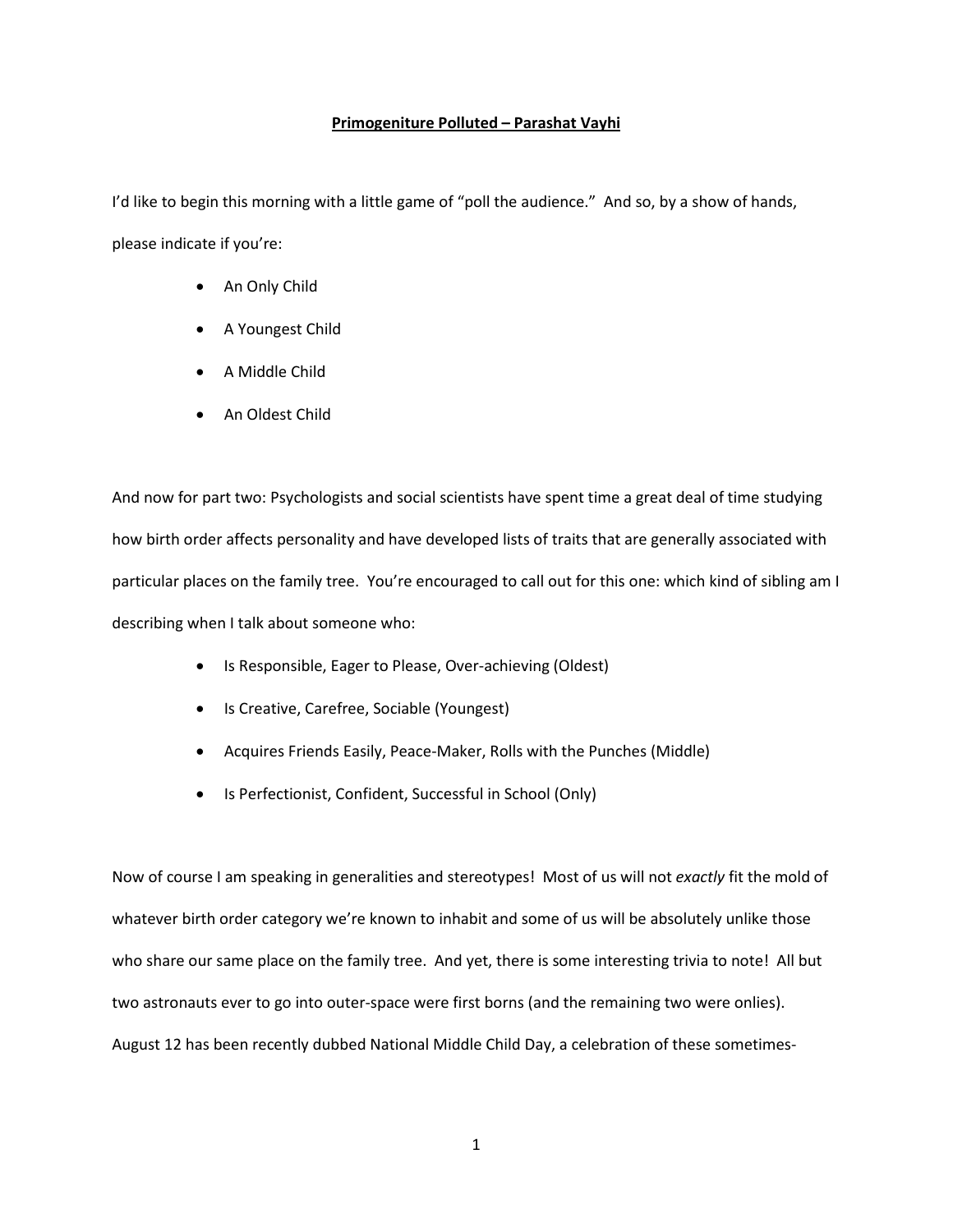overlooked members of the family. Famous youngest children include Cameron Diaz, Stephen Colbert, and JFK. Tiger Woods, Alicia Keys, and Maria Sharapova are all onlies.

So why my interest in birth order this morning? It's true that I'm a quintessential eldest – organized, conscientious, ambitious, perfectionistic. My brother, of course, is a youngest and my Dad was too. My Mom is a middle but she has two brothers and thus has some place of distinction as the only girl and daughter. No, my concern about birth order this morning doesn't have to do with my own family of origin but rather comes from our Torah portion, *Parashat Vayhi*. Indeed, the Torah is obsessed with the very question of who comes first and what it should all mean!

Now of course issues of birth order were quite different in Biblical times. There was even a special term – primogeniture - for the distinctive rights accorded to eldest sons in both Israelite and other ancient Near Eastern societies, with seniority conferring special blessing, honor, and – most importantly – inheritance rights. We see this most poignantly in the story of Jacob and Esau in which the two boys struggle even inside the womb to be first to emerge and in which Jacob, through cunning and manipulation, ultimately defrocks Esau of both the birthright and blessing that should ultimately be his. For the Torah, birth order may not necessarily be linked to personality but it is linked to destiny - with older children laying claim to rights and responsibilities different from those of their younger siblings. To be born first is to be accorded a place of prominence.

Or is it really so? Indeed, the entire Book of Genesis is essentially about primogeniture polluted with younger children coming time and time again to depose their older siblings. Cain kills his brother, Abel, out of jealousy that God prefers the younger man's offering to the elder's. Ishmael is exiled from the family home while Isaac goes on to become one of the patriarchs of the Jewish people. Jacob, as we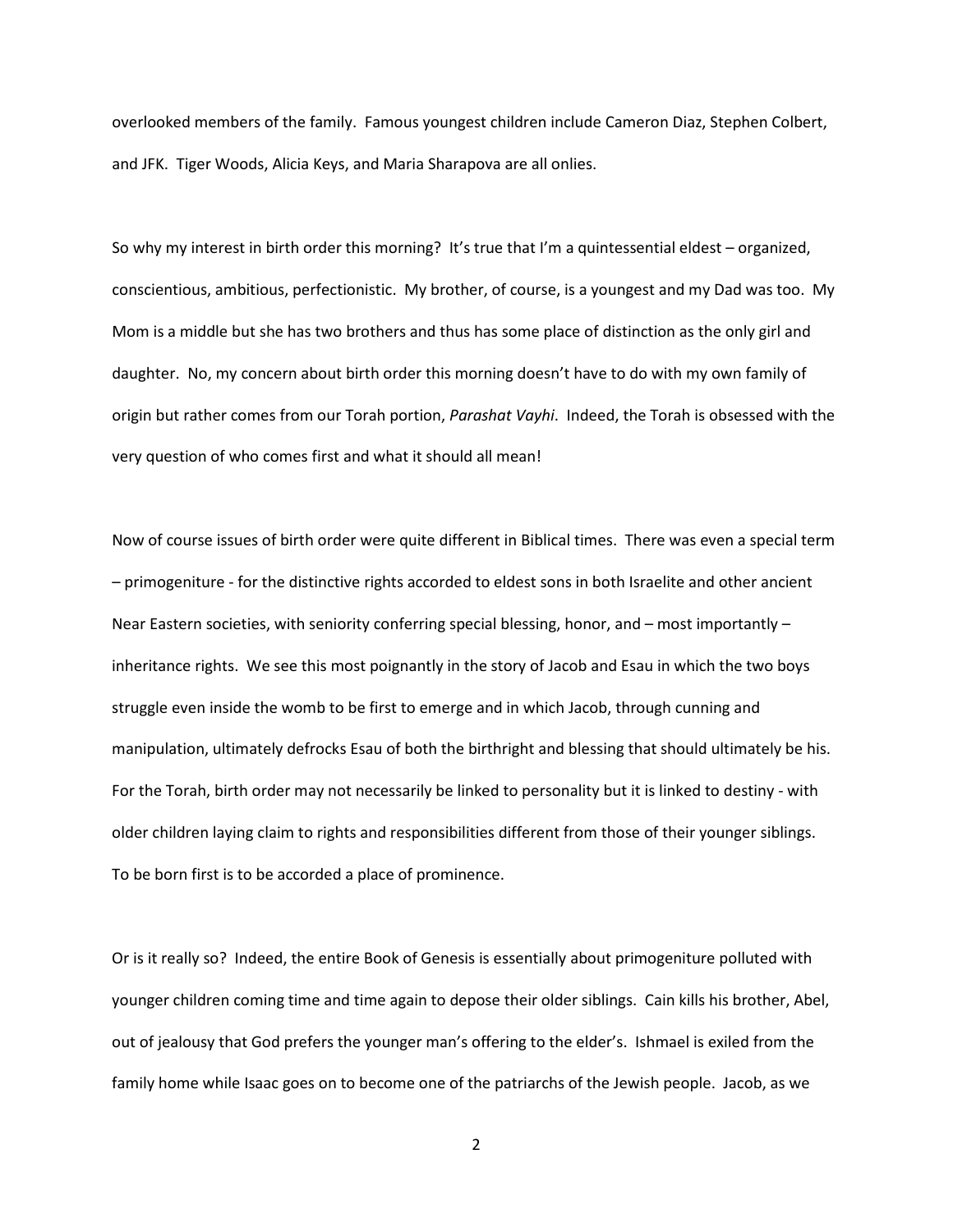have mentioned, supersedes Esau and falls in love with another younger sibling in the character of Rachel who is held in esteem far higher than that of her spurned sister Leah. For this reason, Rachel's two sons are also favored in their father's house over their 10 older brothers and Joseph even ascends to a position of prominence over all Egypt. As the story continues in the Book of Exodus, Moses is chosen over Aaron to lead the people Israel and Nadav and Abihu, a duo of eldest sons, are killed off in strange fire. Being born first may hold special privileges in ancient Near East society. For the families of the Bible, however, it seems only to foretell disappointment and disaster.

In this week's Torah portion too, *Parashat Vayhi*, birth status is reversed in the blessing that the elderly Jacob gives to his two grand-sons, Ephraim and Manasseh. One might think that Jacob would, at this point in his life, understand all too well the dangers of swapping older for younger. Since he tricked his brother out of both birthright and blessing years ago his life has been difficult indeed – misled by his father-in-law on wedding night, bereft of a beloved wife far too young and then losing a favored child as well to the courts of Egypt, betrayed by his sons who had him believe that Joseph was dead. Jacob has seen the damage that favoritism has wrought in his family of origin and amongst his wives and sons. Yet here again, it seems that he cannot help himself!

As Joseph's children are placed on Jacob's knees, the elder Manasseh on his favored right-hand side and the younger Ephraim on his left, Jacob crosses his hands so that the blessings of the two boys are swapped. Joseph notices his father's mistake and tries to step in and correct but Jacob stops him saying, "I know, my son, I know. He too shall become a people, and he too shall be great. Yet his younger brother shall be greater than he, and his offspring shall be plentiful enough for nations" (Genesis 48:19). Even now when we bless our children on Friday nights we follow the path of Jacob, praying that God will

3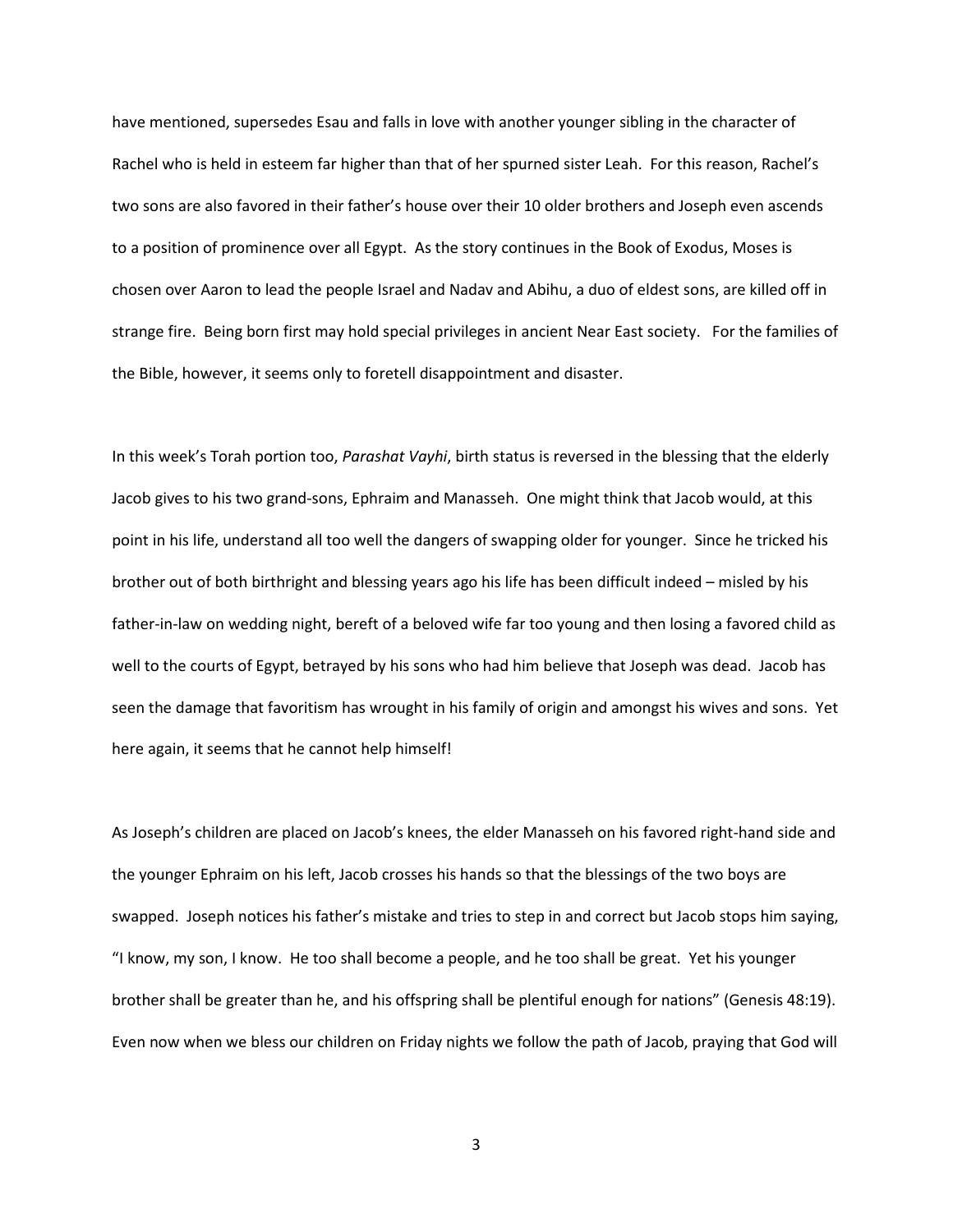make our boys like Ephraim and Manasseh – the younger child mentioned before his older sibling. Once again, primogeniture is corrupted in the stories of our Torah!

So what are we to make from this trenchant Biblical theme, this pattern of younger children rising above? First we should note that at the time that the Torah was written the people Israel were essentially the babies of the ancient Near East. New on the scene, smaller in number than the nations that surrounded them, exiled from a land they but hoped they would one day come to inhabit, the Israelites were the weaklings of their age – especially when compared with superpowers like Egypt. In a situation such as this, it must have provided great encouragement and hope to see time and time again the younger, smaller, less powerful sibling coming to overtake the older and stronger one. It was a sign that Israel, too, would one day come to have victory over her neighbors – large and mighty as they might be.

Dr. Ismar Schorsch, former Chancellor of the Jewish Theological Seminary, makes another observation about the corrupted nature of primogeniture in the Torah when he explains that the fact that prominence is given not on the basis of birth order but rather based upon other criteria demonstrates an important fact: that character is more important than seniority when it comes to God. He writes: "The rejection of a preordained hierarchical order…approximates a more level playing field. Abraham and his clan have no claim on God's favor other than merit. They are neither the oldest nor the most powerful of clans. They are singled out because they have a moral sensibility that graces them with the promise to envision a more just and compassionate way to conduct human affairs. Though latecomers, Israel was to become God's firstborn on moral grounds, displacing those who preceded them chronologically, in order to establish a new beacon of virtue for humanity."

4